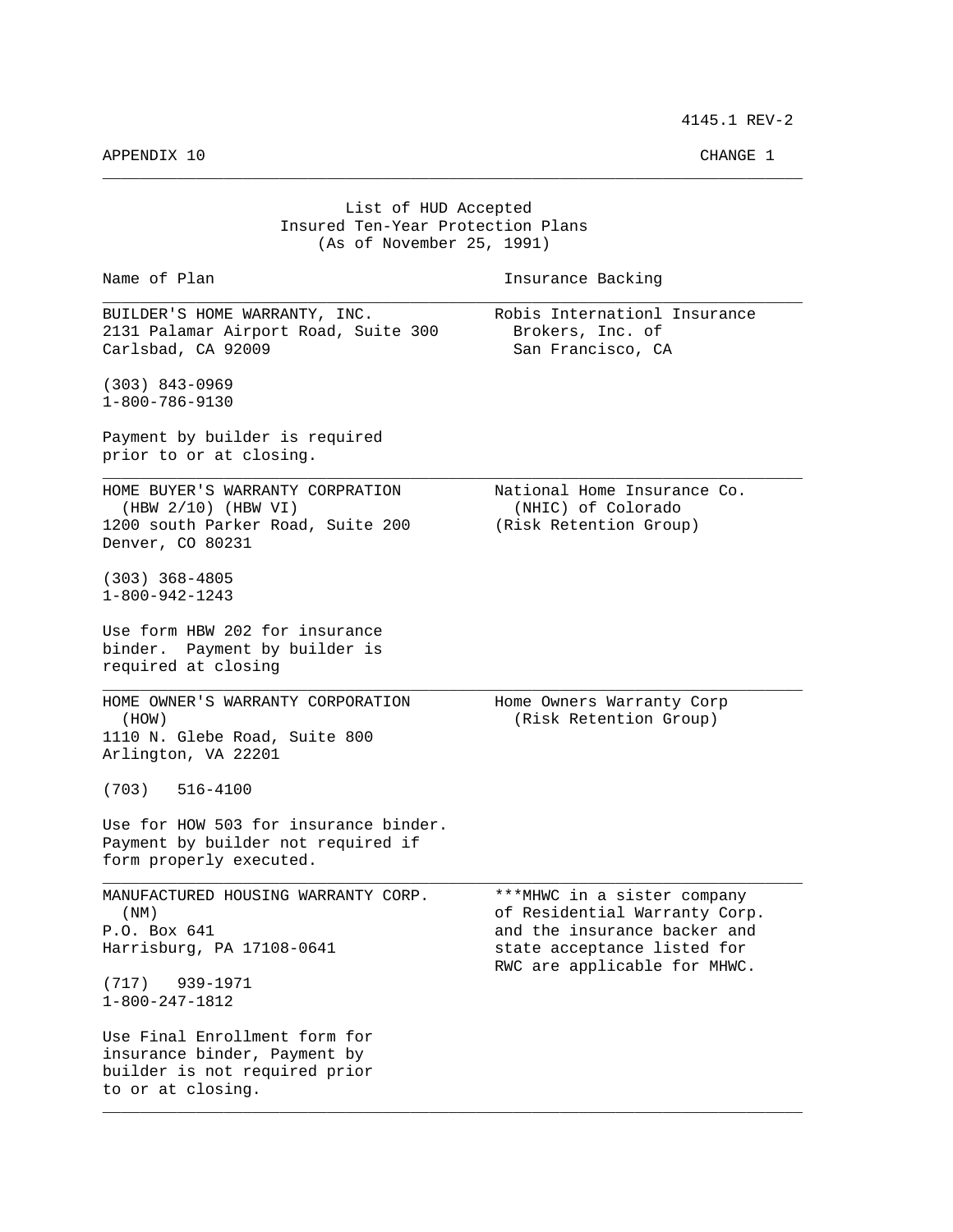\_\_\_\_\_\_\_\_\_\_\_\_\_\_\_\_\_\_\_\_\_\_\_\_\_\_\_\_\_\_\_\_\_\_\_\_\_\_\_\_\_\_\_\_\_\_\_\_\_\_\_\_\_\_\_\_\_\_\_\_\_\_\_\_\_\_\_\_\_\_\_\_\_\_\_

4145.1 REV-2

APPENDIX 10 CHANGE 1

## List of HUD Accepted Insured Ten-Year Protection Plans (As of November 25, 1991)

| Name of Plan                                                                                                                                                                                         | Insurance Backing                                                                      |
|------------------------------------------------------------------------------------------------------------------------------------------------------------------------------------------------------|----------------------------------------------------------------------------------------|
| MID-ATLANTIC INSURANCE CORP.<br>(HW 10)<br>2117 Smith Avenue<br>Chesapeake, VA 23320                                                                                                                 | Colony Insurance Company                                                               |
| $(804)$ 424-6523                                                                                                                                                                                     |                                                                                        |
| Use form HW 114 for insurance<br>binder. Payment by builder<br>not required if form properly<br>executed.                                                                                            |                                                                                        |
| NEW JERSEY NEW HOME WARRANTY PLAN<br>State of New Jersey<br>Department of Community Affairs<br>Division of Codes and Standards<br>Bureau of Homeowner Protection<br>CN 805<br>Trenton, NJ 08625-0805 | State of New Jersey                                                                    |
| $(609)$ 530-6357                                                                                                                                                                                     |                                                                                        |
| Payment by builder is required<br>prior to or at closing                                                                                                                                             |                                                                                        |
|                                                                                                                                                                                                      | $i$ ( 2 of 4)<br>2/92                                                                  |
|                                                                                                                                                                                                      | 4145.1 REV-2                                                                           |
| APPENDIX 10                                                                                                                                                                                          | CHANGE 1                                                                               |
|                                                                                                                                                                                                      | List of HUD Accepted<br>Insured Ten-Year Protection Plans<br>(As of November 25, 1991) |

Name of Plan

State Acceptance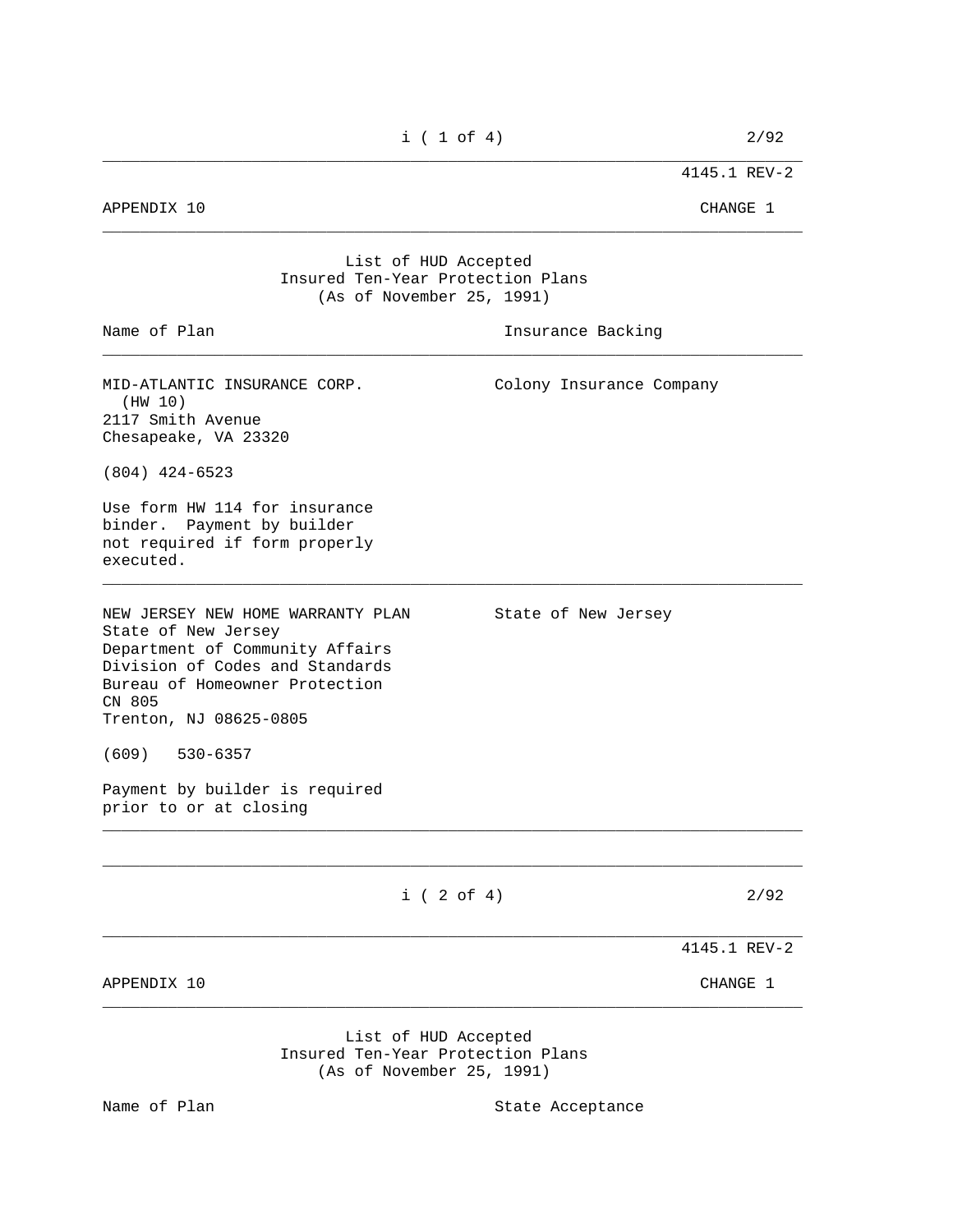\_\_\_\_\_\_\_\_\_\_\_\_\_\_\_\_\_\_\_\_\_\_\_\_\_\_\_\_\_\_\_\_\_\_\_\_\_\_\_\_\_\_\_\_\_\_\_\_\_\_\_\_\_\_\_\_\_\_\_\_\_\_\_\_\_\_\_\_\_\_\_\_\_\_\_ BUILDER'S HOME WARRANTY, INC. \* \* California 2131 Palamar Airport Road, Suite 300 Carlsbad, CA 92009 (\*Acceptable for Condominiums (303) 843-0969 and manufactured (mobile) 1-800-786-9130 homes) Payment by builder is required prior to or at closing. \_\_\_\_\_\_\_\_\_\_\_\_\_\_\_\_\_\_\_\_\_\_\_\_\_\_\_\_\_\_\_\_\_\_\_\_\_\_\_\_\_\_\_\_\_\_\_\_\_\_\_\_\_\_\_\_\_\_\_\_\_\_\_\_\_\_\_\_\_\_\_\_\_\_\_ HOME BUYER'S WARRANTY CORPRATION \*District of Columbia and all (HBW 2/10) (HBW VI) states except Alaska and Hawaii 1200 south Parker Road, Suite 200 Denver, CO 80231 (303) 368-4805 (\*Acceptable for condominiums and manufactured (mobile) homes) Use form HBW 202 for insurance binder. Payment by builder is required at closing \_\_\_\_\_\_\_\_\_\_\_\_\_\_\_\_\_\_\_\_\_\_\_\_\_\_\_\_\_\_\_\_\_\_\_\_\_\_\_\_\_\_\_\_\_\_\_\_\_\_\_\_\_\_\_\_\_\_\_\_\_\_\_\_\_\_\_\_\_\_\_\_\_\_\_ HOME OWNER'S WARRANTY CORPORATION \*All states, the District of (HOW) Columbia and all Territories 1110 N. Glebe Road, Suite 800 Arlington, VA 22201 (703) 516-4100 \*Acceptable for Condominiums) Use for HOW 503 for insurance binder. Payment by builder not required if form properly executed. \_\_\_\_\_\_\_\_\_\_\_\_\_\_\_\_\_\_\_\_\_\_\_\_\_\_\_\_\_\_\_\_\_\_\_\_\_\_\_\_\_\_\_\_\_\_\_\_\_\_\_\_\_\_\_\_\_\_\_\_\_\_\_\_\_\_\_\_\_\_\_\_\_\_\_ MANUFACTURED HOUSING WARRANTY CORP. \*\*\* MHWC in a sister company (NM) of Residential Warranty Corp. P.O. Box 641 **and the insurance backer and** Harrisburg, PA 17108-0641 state acceptance listed for RWC are applicable for MHWC. (717) 939-1971 (Not acceptable for condominiums) 1-800-247-1812 Use Final Enrollment form for insurance binder, Payment by builder is not required prior to or at closing. \_\_\_\_\_\_\_\_\_\_\_\_\_\_\_\_\_\_\_\_\_\_\_\_\_\_\_\_\_\_\_\_\_\_\_\_\_\_\_\_\_\_\_\_\_\_\_\_\_\_\_\_\_\_\_\_\_\_\_\_\_\_\_\_\_\_\_\_\_\_\_\_\_\_\_  $i ( 3 of 4)$  2/92 \_\_\_\_\_\_\_\_\_\_\_\_\_\_\_\_\_\_\_\_\_\_\_\_\_\_\_\_\_\_\_\_\_\_\_\_\_\_\_\_\_\_\_\_\_\_\_\_\_\_\_\_\_\_\_\_\_\_\_\_\_\_\_\_\_\_\_\_\_ 4145.1 REV-2 APPENDIX 10 CHANGE 1 \_\_\_\_\_\_\_\_\_\_\_\_\_\_\_\_\_\_\_\_\_\_\_\_\_\_\_\_\_\_\_\_\_\_\_\_\_\_\_\_\_\_\_\_\_\_\_\_\_\_\_\_\_\_\_\_\_\_\_\_\_\_\_\_\_\_\_\_\_\_\_\_\_\_\_

> List of HUD Accepted Insured Ten-Year Protection Plans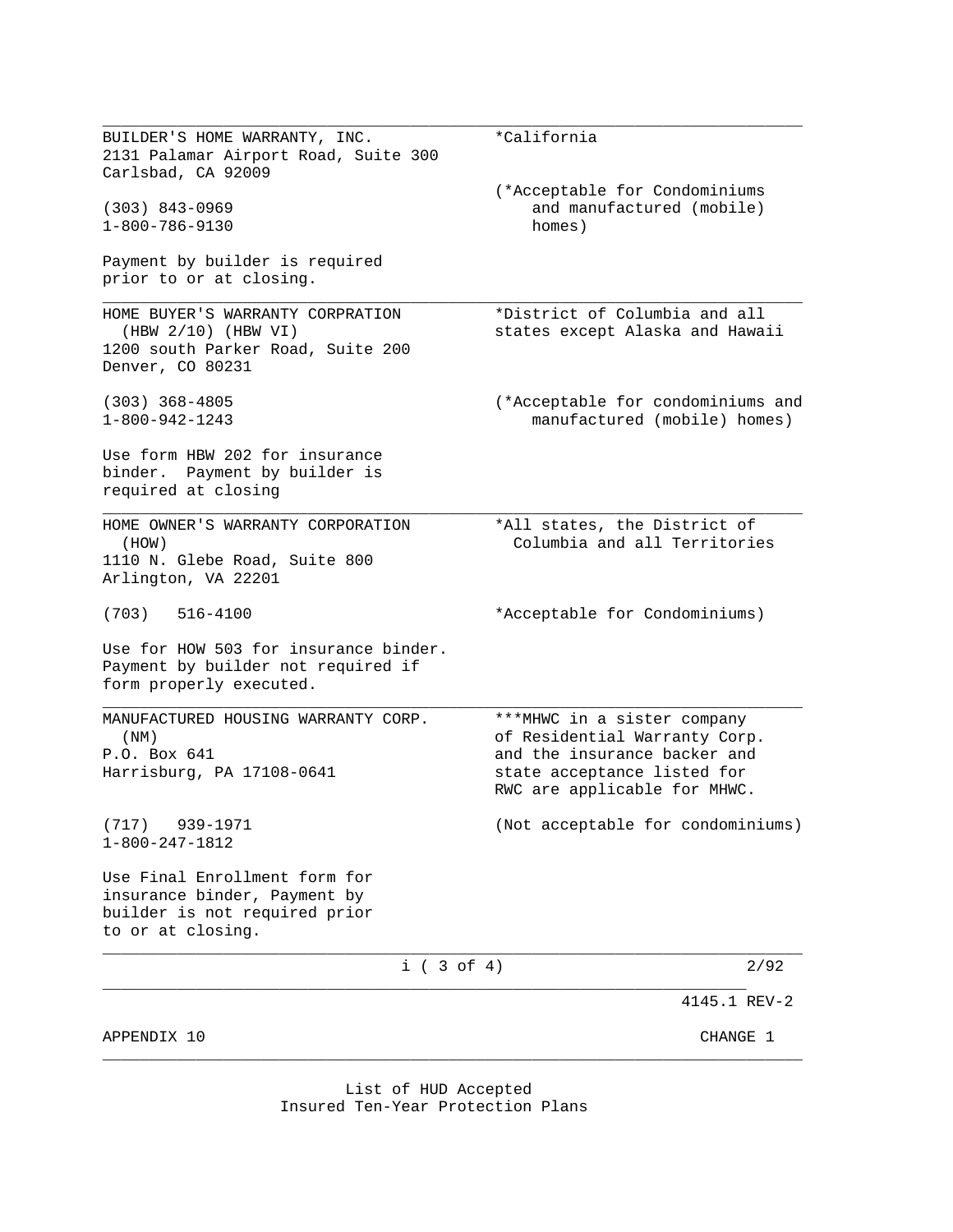| Name of Plan                                                                                                                                                                           | State Acceptance                                                       |      |
|----------------------------------------------------------------------------------------------------------------------------------------------------------------------------------------|------------------------------------------------------------------------|------|
| MID-ATLANTIC INSURANCE CORP.<br>(HW 10)<br>2117 Smith Avenue<br>Chesapeake, VA 23320                                                                                                   | Virginia*                                                              |      |
| $(804)$ 424-6523                                                                                                                                                                       | (*Acceptable for condominiums)                                         |      |
| Use form HW 114 for insurance<br>binder. Payment by builder<br>not required if form properly<br>executed.                                                                              |                                                                        |      |
| NEW JERSEY NEW HOME WARRANTY PLAN<br>State of New Jersey<br>Department of Community Affairs<br>Division of Codes and Standards                                                         | New Jersey                                                             |      |
| Bureau of Homeowner Protection<br>CN 805<br>Trenton, NJ 08625-0805                                                                                                                     | (*Acceptable for condominiums)                                         |      |
| $(609)$ 530-6357                                                                                                                                                                       |                                                                        |      |
| Payment by builder is required<br>prior to or at closing                                                                                                                               |                                                                        |      |
| $i$ (4 of 4)                                                                                                                                                                           |                                                                        | 2/92 |
| 4145.1 REV-2<br>CHANGE 1                                                                                                                                                               | APPENDIX 10                                                            |      |
| List of HUD Accepted<br>Insured Ten-Year Protection Plans<br>(As of November 25, 1991)                                                                                                 |                                                                        |      |
| Name of Plan                                                                                                                                                                           | Insurance Backing                                                      |      |
| PREFERRED BUILDERS WARRANTY CORP.<br>(PBW)<br>4700 N.W. 2nd Avenue, Suits 202<br>Boca Raton, FL 33431<br>$(407)$ 994-2017<br>Payment by builder in required<br>prior to or at-closing. | Sphere Drake PLC<br>Insurance Company                                  |      |
| QUALITY BUILDERS WARRANTY CORP<br>(QBW)<br>P.O. Box 271                                                                                                                                | Merchants and Business Men's<br>Insurance Company of<br>Harrisburg, PA |      |

(As of November 25, 1991)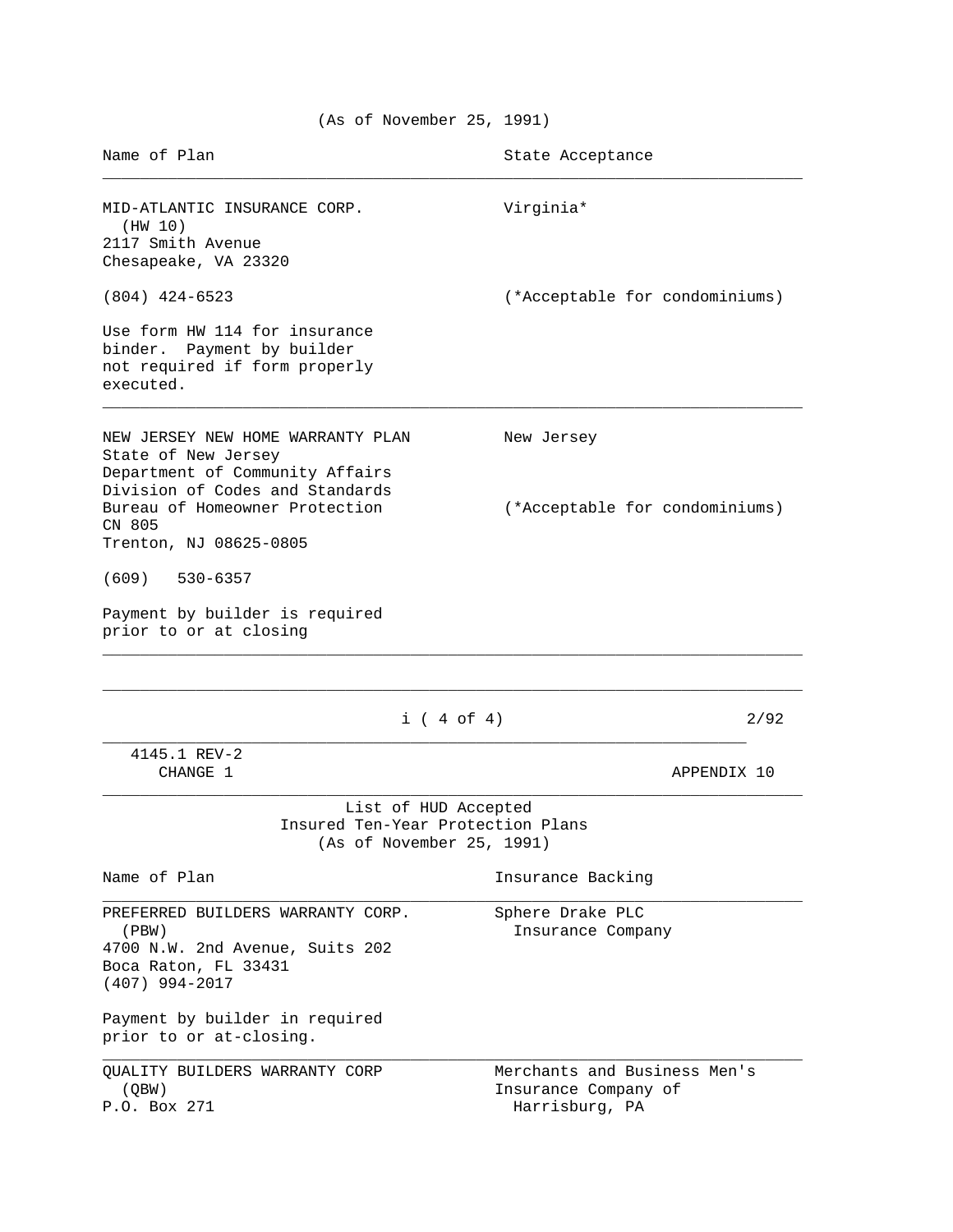| Harrisburg, PA 17011                                                                                                                                                                                                                                        |                                                                                                                                             |      |
|-------------------------------------------------------------------------------------------------------------------------------------------------------------------------------------------------------------------------------------------------------------|---------------------------------------------------------------------------------------------------------------------------------------------|------|
| $(717)$ 737-2522<br>$1 - 800 - 334 - 9143$                                                                                                                                                                                                                  |                                                                                                                                             |      |
| Confirmation of Enrollment form<br>for insurance binder.<br>Payment<br>by builder is not required if<br>form is properly executed.                                                                                                                          |                                                                                                                                             |      |
| RESIDENTIAL WARRANTY CORPORATION<br>(RWC)<br>P.O. Box 641<br>Harrisburg, PA 17108-0641<br>$(717)$ 939-1971<br>$1 - 800 - 247 - 1812$                                                                                                                        | Western Pacific Mutual<br>Insurance Company of<br>Denver, Colorado<br>(Risk Retention Group)                                                |      |
| Use Final Enrollment form<br>for insurance binder.<br>Payment by builder is not<br>required prior to or at<br>closing                                                                                                                                       | Manufactured Housing Warranty<br>Corp. (MHWC) is a sister<br>company of RWC and the same<br>states and insurance backers<br>are applicable. |      |
| WARRANTY UNDERWRITERS INSURANCE<br>COMPANY (HOME)<br>6161 Savoy Drive, Suite 820<br>P.O. Box 741808<br>Houston, TX 77274-1808<br>$(713) 785 - 1314$                                                                                                         | Self                                                                                                                                        |      |
| NOTE :<br>The above ten-year insured warranty companies have agreed to<br>comply with the provisions of the new regulations in 24 CFR<br>Part 200 and the insured ten-year protection plan requirements<br>outlined in HUD Handbook 4145.1 REV-2, Chapter 6 |                                                                                                                                             |      |
| ii $(1 of 2)$                                                                                                                                                                                                                                               |                                                                                                                                             | 2/92 |
| 4145.1 REV-2<br>CHANGE 1                                                                                                                                                                                                                                    | APPENDIX 10                                                                                                                                 |      |
| List of HUD Accepted<br>Insured Ten-Year Protection Plans<br>(As of November 25, 1991)                                                                                                                                                                      |                                                                                                                                             |      |
| Name of Plan                                                                                                                                                                                                                                                | State Acceptance                                                                                                                            |      |
| PREFERRED BUILDERS WARRANTY CORP.<br>(PBW)                                                                                                                                                                                                                  | Florida                                                                                                                                     |      |
| 4700 N.W. 2nd Avenue, Suits 202<br>Boca Raton, FL 33431                                                                                                                                                                                                     | (Acceptable for condominiums)                                                                                                               |      |
| $(407)$ 994-2017                                                                                                                                                                                                                                            |                                                                                                                                             |      |
| Payment by builder in required<br>prior to or at-closing.                                                                                                                                                                                                   |                                                                                                                                             |      |